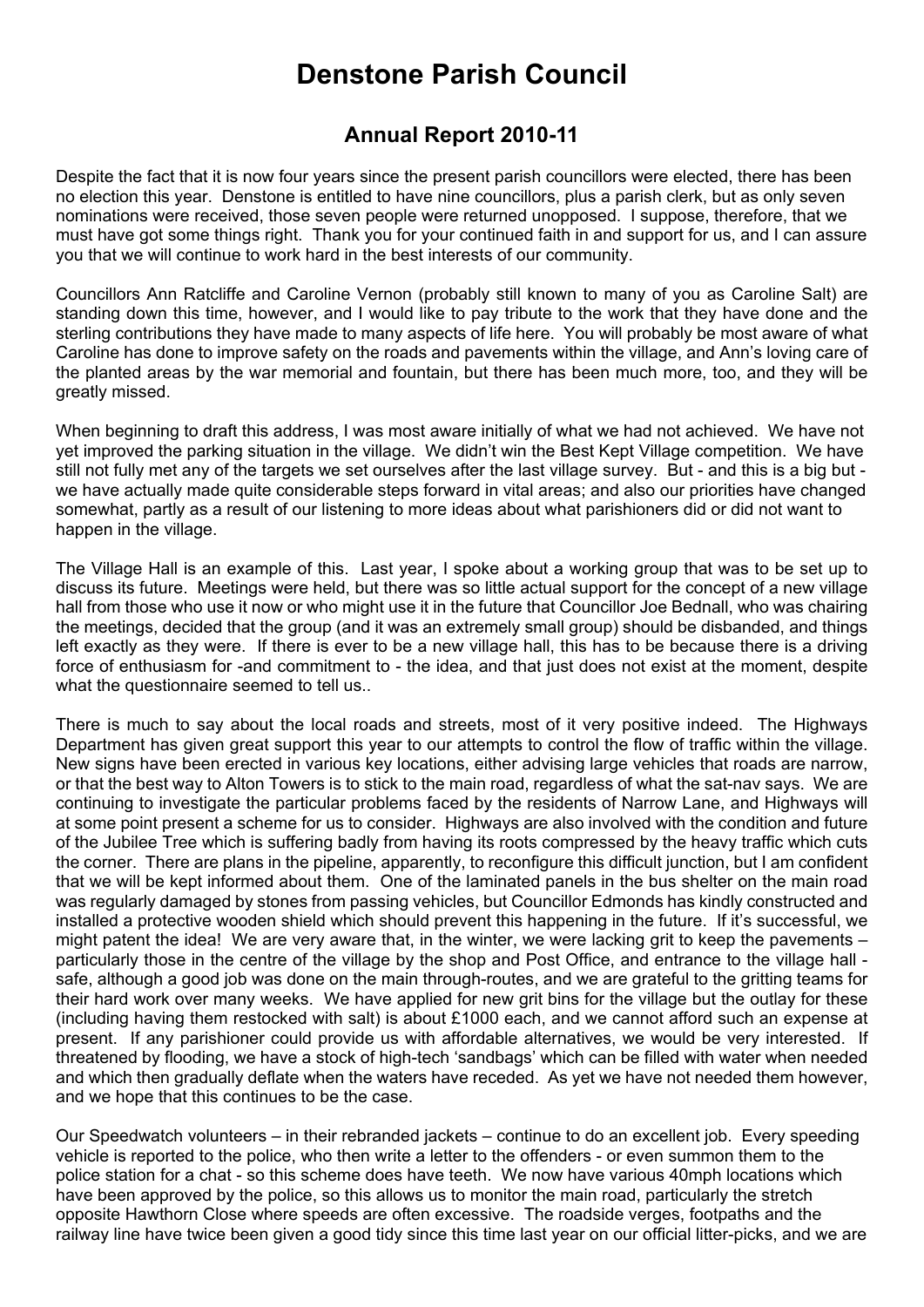very grateful to Mary Spencer who organises them, to the villagers who come along with high-viz jackets and a smile to fill bags with other people's rubbish, and to Andy Mason of Neighbourhood Working who lends us the metal pickers and hoops. Thanks, too, to the many people who, week in week out, pick up litter within the village; and possibly even greater thanks to those who don't allow their dogs to foul the pavements – or who do pick up after them. Please contact our new Neighbourhood Warden, Mike Carter, if you experience any problems with persistent dog-fouling. The Parish Clerk can supply you with contact details.

We are in the process of improving the surface of the footpaths that run from Marlpit Lane to The Weavers, and The Weavers to Alton Road. Councillor Simon Ratcliffe has obtained a large quantity of hard core which he will lay this summer. Also a new footpath will, we hope, make the journey to church both quicker and safer for members of the congregation, for the village school children on their official visits and, crucially, our highly respected organist, when a new gate in the fence allows access into the churchyard from the railway line. We think that all of the obstacles – such as establishing who actually owns the fence – have been overcome, and that this work can now begin. It should make a huge difference to a large number of people, and we are very grateful for the cooperation of the church in allowing this to happen.

Whilst we are on church-related matters, let me talk briefly about the Church Room. As you know, it is at present in urgent need of repair and renovation, and although it once had an active role within the village, it has never been used since the new First School was opened. Many hours have been spent discussing the future of the Church Room, but I can now let you know that two members of Denstone Youth Fund recently attended the Parochial Church Council AGM, and were delighted to be told that the PCC have agreed to renovate the Church Room. The PCC are going to obtain quotes, and then meet with DYF to discuss the next moves. DYF and its Chair, Councillor Jacquie Payne, are looking forward to working with the PCC on this very worthwhile project, which will benefit the whole village. Parish Councillors are wholeheartedly behind this scheme, which will significantly improve the leisure provision for local youngsters, and we will give it all the support that we can. Additionally, a dropped kerb will soon be installed which will allow vehicular access to the School House, and which will also enable cars to park on the tarmac in front of the Church Room. This will provide a few more much-needed spaces, particularly at school times, close to the centre of the village. Many thanks go to the PCC and to The Reverend John Richardson for their support for both of these schemes.

In January, Miles King of Midlands Rural Housing visited various sites in and around the village where it might be possible to build some affordable housing at some point in the future. Planning policy at national, regional and local levels imposes strict restraints on new housing development in rural areas. However, Borough Council policy does allow that where new housing would meet a specific, locally identified, need, there is the potential available to provide affordable housing on 'rural exception sites'. These are sites that would not normally be released for housing development.

Any affordable housing that might be provided on a 'rural exception site' would be subject to planning permission which has the effect of limiting occupation of the properties to local people on low incomes. Local people might be defined as including people who:

- Have continuously lived in the parish for at least the last five years.
- Have previously been a resident of the parish for at least five years and have family such as a parent, child, brother or sister - currently living in the parish.
- ∙ Have current or confirmed permanent employment in the parish.
- Need to live locally to give support (i.e. care) to, or be supported (i.e. cared for) by a family member (parent, child, brother or sister) currently living in the parish.

The housing-needs survey carried out in Denstone identified nine respondents with a genuine need for affordable housing, eight of whom are currently living in the village. One respondent is living out of the parish and has a need to live closer to immediate family living in Denstone. Two are lone-parent families requiring low-cost family accommodation, and seven are people requiring small, two-bedroom homes. Several are young singles or couples who would like the opportunity to get on the housing ladder and have shown an interest in Homebuy, which is shared ownership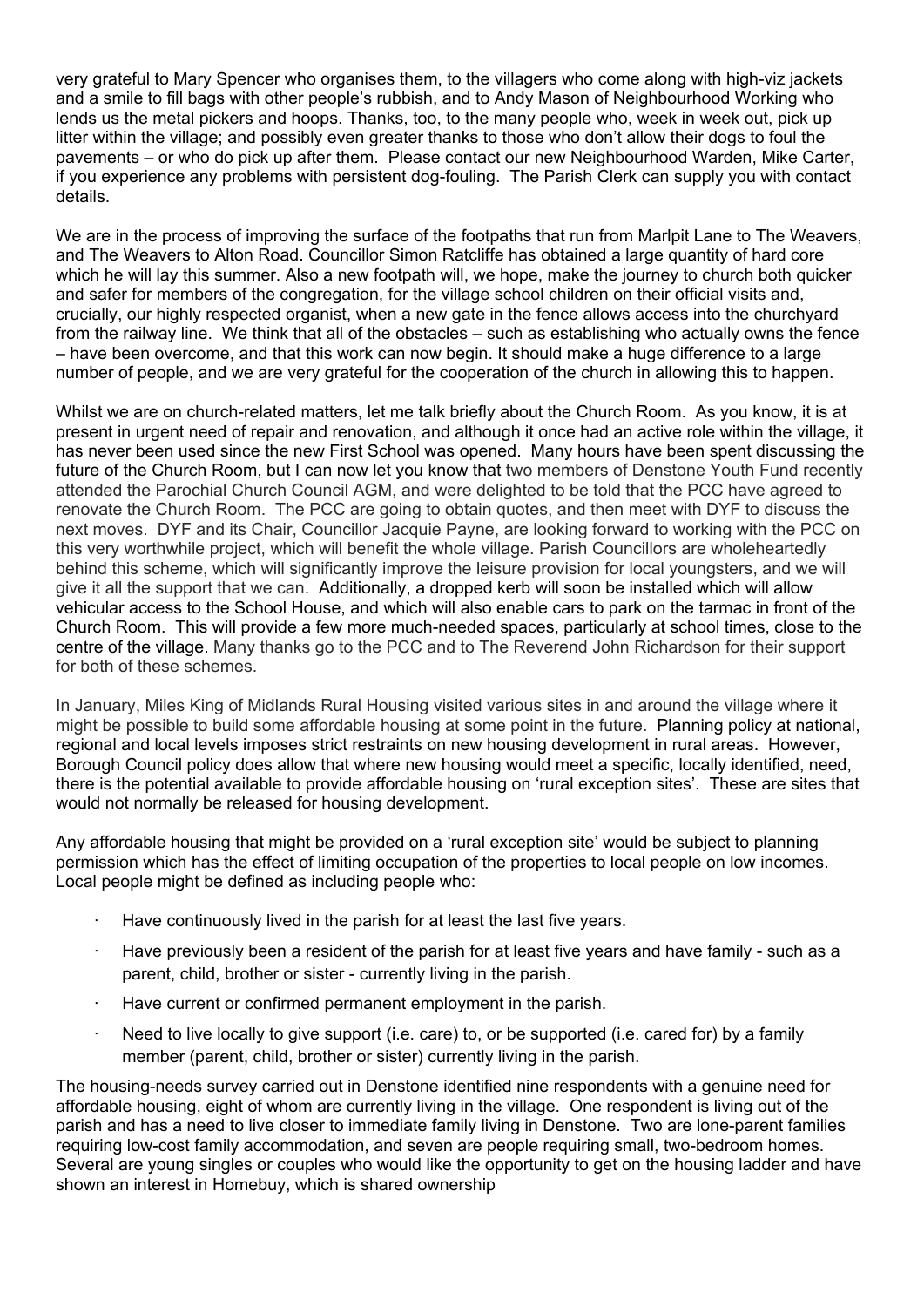I should stress here that what is being proposed is not what might be termed 'social housing' but 'affordable housing' to enable local people with a proven connection to the village to remain in, or return to, Denstone. Miles King is now in the process of contacting the landowners of the various sites he looked at, then liaising with ESBC to assess their viability, and we are awaiting the results of his findings.

I hope that many of you log on to the village website which can be found at www.denstonevillage.org.uk and which provides a great deal of useful information. The webmaster, Carolyn Hinton, can be contacted directly via the site, so please approach her with any requests to place advertisements (for which there will be a small charge), or send her articles or pictures of village events. Please also send details of forthcoming meetings or activities of the clubs or societies within the village. There is no charge for these. Details about the recent very successful Easter Fair at the Farm Shop were to be found there, as was information about the Royal Wedding festivities, organised by the Denstone Youth Fund. I hope that everyone enjoyed the fun.

Much fun was had last summer when the church organised an extremely successful Scarecrow Festival. We entered as a Parish Council, and Councillors Caroline Vernon and Ann Ratcliffe may have done the stuffing, but it was our esteemed Parish Clerk who was stuffed; and resplendent he looked, positioned by his notice-board. I think that even he approved of what they had done! In September, Denstone Show will take place, so keep the afternoon of Saturday 17th free in your diaries. Councillor Barrie Hinton is chairing the show committee and he has already done a considerable amount of work in planning the event. There will, we hope, be a Fun Dog Show, a display of old vehicles and a barbecue, as well as several other new attractions, plus all of the old favourites. Jam will be still made, cakes baked, tomatoes presented on a plate and flowers arranged, just as normal! The Parish Council has taken over responsibility for the show and we are just beginning to realise what a monumental task of organisation we have taken on, even with five months to go. It makes us very aware of what a splendid job the DYF did in the past.

So, what more is there? Councillor Wright is in the process of expanding the *Walks around Denstone* leaflet. Some details concerning rights of way still have to be finalised, however, and this is always a fairly lengthy task. The head lease has been renewed on the Post Office, so its future – government willing – looks secure. A cracked display board on the railway line has been replaced. The situation with Stubwood Tankers has recently been clarified. A permit for the spreading of permitted waste has been granted by the Environment Agency, and details of the land-spreading plan have been approved for the fields farmed in Stubwood and Roston.

I would like to finish with some thanks, all of them heartfelt. I have already paid tribute to our retiring councillors, but my equally grateful thanks to the ones who will stay on to serve again. They are a particularly hardworking, conscientious, dedicated group of people, and they do a great deal of good. All of them are actively involved in the local community; they do not merely turn up for meetings and then disappear for a month, and I really do appreciate how much they have achieved over the year. I cannot say a big enough thank-you to Bob Beaumont, the Parish Clerk, who is the firm centre around which so much in Denstone revolves. The man is a fount of information, good sense and wise advice, and we are truly blessed to have him. Thanks also, of course, to Cliff Bailey and the First Responders (although that does make them sound like a rock band). We sleep more easily at night knowing that they are there if we need them. Thanks, too, to the increasingly mobile Dennis Parker who runs our invaluable Community Car Scheme, and to Pauline and John Gilbert, our gardener and lengthsman, respectively. This village always looks good, and it's largely thanks to them.

So, life continues and here we are once again at judging time for the Best Kept Village. Please keep up your usual high standards – i.e. don't let John and Pauline down - and continue to make this village the pleasure to live in that it is. We are all very lucky.

*This is an edited version of the speech read by Cllr Jenny Richardson (Chairman Denstone Parish Council) to the Annual Parish Meeting on 26 April 2011*